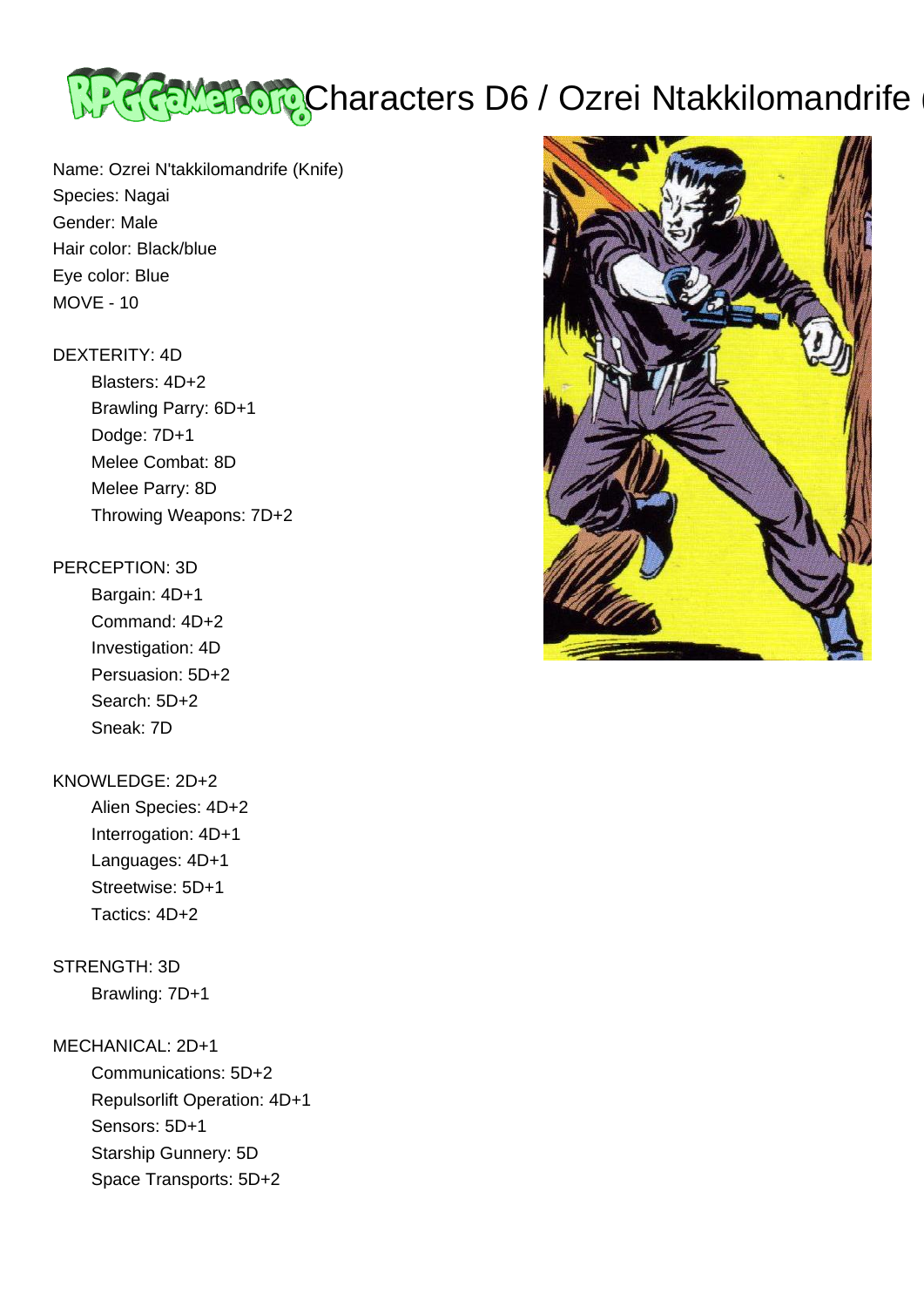### Special Abilities:

 Charismatic: Nagai were noted as being especially charismatic; a quality that was by and large the product of their enhanced vocal range, allowing them to modulate and tailor their speech. Described as incredibly soothing and hypnotic, a Nagai could use their voice to influence other sentient beings provided their voice could be heard, and their words understood. This gives them a bonus 1D to their Bargain, Con & Persuasion skills.

## EQUIPMENT

Nagai Clothing, Blaster (5D), Tehk'la blades (Str+1D+1 Damage), Commlink

FORCE SENSITIVE : N FORCE POINTS: 4 DARK SIDE POINTS: 5 CHARACTER POINTS: 9

Description: Ozrei N'takkilomandrife, also known as Knife, was a male Nagai and one of the foremost leaders of his species' invasion fleet during the Nagai†Tof War in 4 ABY. He commanded several early missions into territory belonging to the Alliance of Free Planets. The son of the scout Krai H'voc, Knife first encountered Alliance agents Han Solo, Lando Calrissian, and Chewbacca when he tried to set up a slave ring on Kashyyyk using Chewbacca's family as hostages to keep the native Wookiees in line. His efforts were foiled by a Wookiee uprising, however.

During the invasion, Knife learned of his half-brother Bey and immediately befriended him, not showing any sign of discrimination against the half-breed. Shortly after his activities on Kashyyyk, he led an attack on the planet Kabray, but he and his commando squad were captured by the Alliance in the process. After being taken to an Alliance base on the Forest moon of Endor, Knife's brain was scanned by several telepathic Hoojibs, which revealed to the Alliance the full extent of the Nagai's invasion plans. As the Nagai fleet attacked, Knife was freed from his captivity by Bey, who was acting as a double agent.

Not long after, the Tofsâ€"old enemies of the Nagaiâ€"followed the Nagai fleet into the known galaxy and began to inflict devastating losses on them. Despite Knife's reservations, the Nagai joined forces with the Alliance to repulse the greater threat. Knife had a hard time adapting to the new allegiance, constantly picking fights with Alliance warriors. However, the allegiance proved fruitful, and they managed to defeat the Tofs on the planet Saijo. With the conflict over, Knife returned with the Nagai fleet to their conquered home planet of Nagi to liberate it from the ruling Tofs.

The male Nagai Ozrei N'takkilomandrife was born in the Unknown Regions to a prominent Nagai scout named Krai H'voc. Ozrei advanced through the ranks of the Nagai military, eventually attaining the rank of commander. He was well known for his loyalty and efficiency, skills he utilized during the Nagai's struggle against their perpetual enemies, the Tof. Before Ozrei had even been born, and during the height of the Galactic Empire's rule over the galaxy, his mother, Krai, became the first Nagai to scout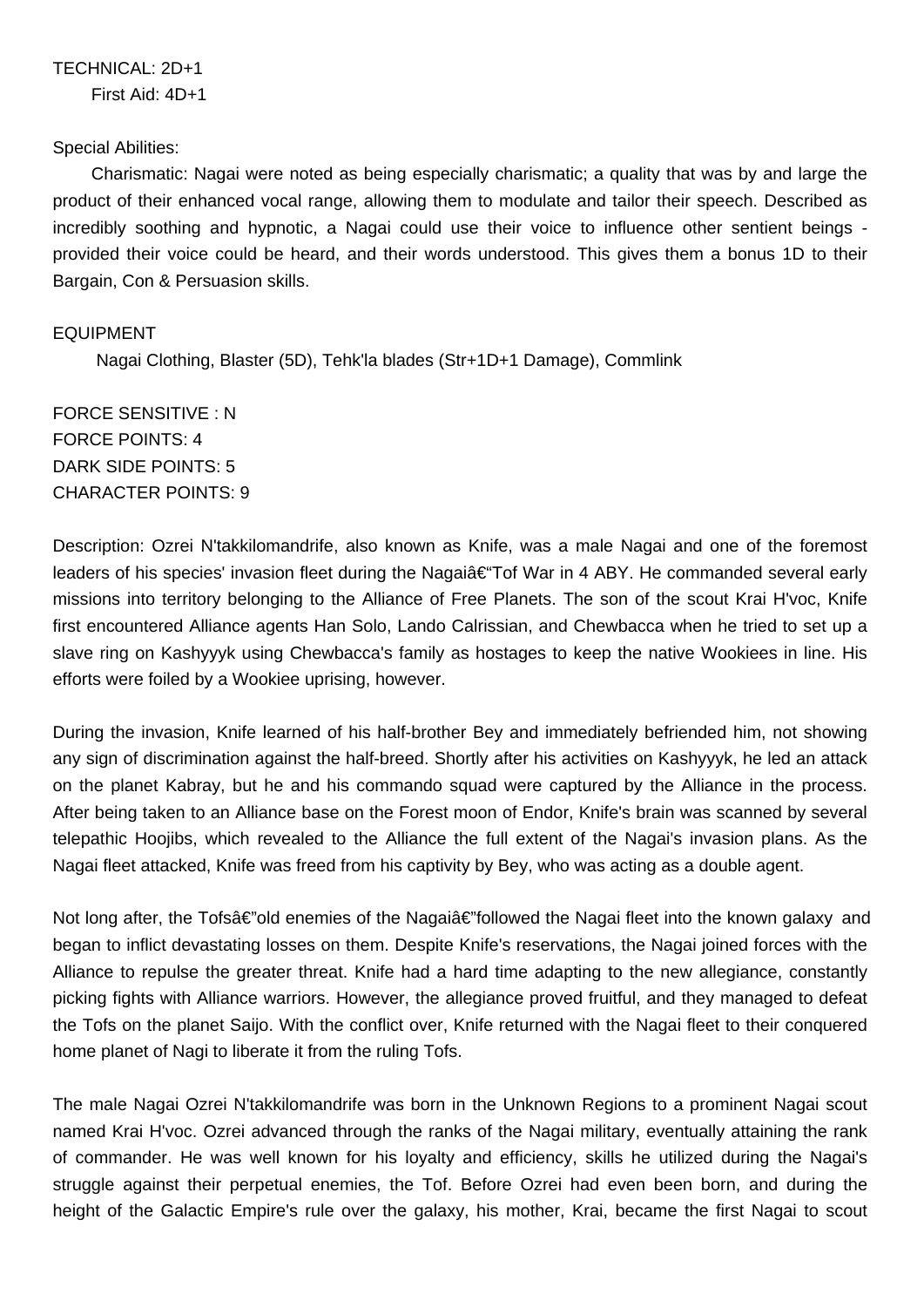Imperial territory, residing on Corellia for a time. Krai found the galaxy ripe for conquest, as it was engaged in a fierce civil war. After learning all she could about the galaxy and its people, Krai left Corellia and returned to her species, telling them to wait until the war had ended so that they could attack the weakened loser.

During Krai's stay on Corellia, she gave birth to a half-breed son named Bey and abandoned him following her return to the Nagai. After Ozrei's birth and subsequent advancement into the Nagai military, Bey finally discovered his long-lost mother in the Unknown Regions, and met her other family, including Ozrei. When Ozrei heard of his half-brother, he welcomed him with open arms, accepting him into the family. At the same time, news of the conclusion of the Galactic Civil War reached the Nagai people. The time for their invasion had finally arrived. Ozrei was sent as an advance scout to enter the new territory and create a slave trade to disrupt the newly forming government, the Alliance of Free Planets. Ozrei's new brother Bey was sent as well, to serve as a spy for the imminent arrival of the Nagai fleet.

Commander N'takkilomandrife was sent to the planet of Kashyyyk, where he quickly made friends with several Wookiees desperate for money. Because of the Wookiee's unique tongue, they were unable to pronounce Ozrei's name, and they took to calling him "Knife" in Shyriiwook for his skills with his Tehk'la blades. Knife formed a slavery ring headed by himself and the Wookiee Vargi, ready to restart the business that had flourished under the Galactic Empire. Vargi was the brother of Mallatobuck, who was herself the wife of Chewbacca, a famous hero of the Rebel Alliance. Vargi informed Knife of Chewbacca's importance to the new galactic government, and Knife made plans to ransom Chewbacca's family and capture the mighty Wookiee, believing that it would do much to demoralize local resistance to the new slave trade.

However, as soon as Knife had kidnapped Chewbacca's wife and his young son, Lumpawarrump, he was notified that the Wookiee had just arrived on the world in the starship Cobra with Alliance Generals Lando Calrissian and Han Solo. Knife took Vargi and met up with the companions at the spaceport, requesting that he and Vargi accompany them back to Chewbacca's home for drinks. However, when they arrived, Chewbacca became immediately suspicious, seeing that his family was not present. After the party entered the home, Wookiees under Knife's command entered with weapons trained on the Rebel heroes, with Chewbacca's family in tow. Knife informed the group that he would be selling them into slavery and took Chewbacca out into the city to parade his captive around.

Unfortunately for Knife's plan, Solo and Calrissian were able to get away from their captors and incited a riot. Chewbacca personally defeated Vargi in one-on-one combat, and the Wookiees rose up against Knife's loyal allies. Assessing the situation, Knife decided to cut his losses and quickly retreated from the area. Knife found Calrissian's ship, the Cobra, with its defense systems offline, and he commandeered it, speeding back to the Nagai.

Although he had temporarily escaped a bad situation, Knife was back on the move. On Saijo, Knife hired a rebel named Durne to foster a fight between two factions of Rebels in the Cantros system. Durne was highly successful, and the two sides, each believing that the other was working for the Empire, slowly wiped each other out. The catastrophe was only stopped when the Rebel heroes Han Solo, Leia Organa,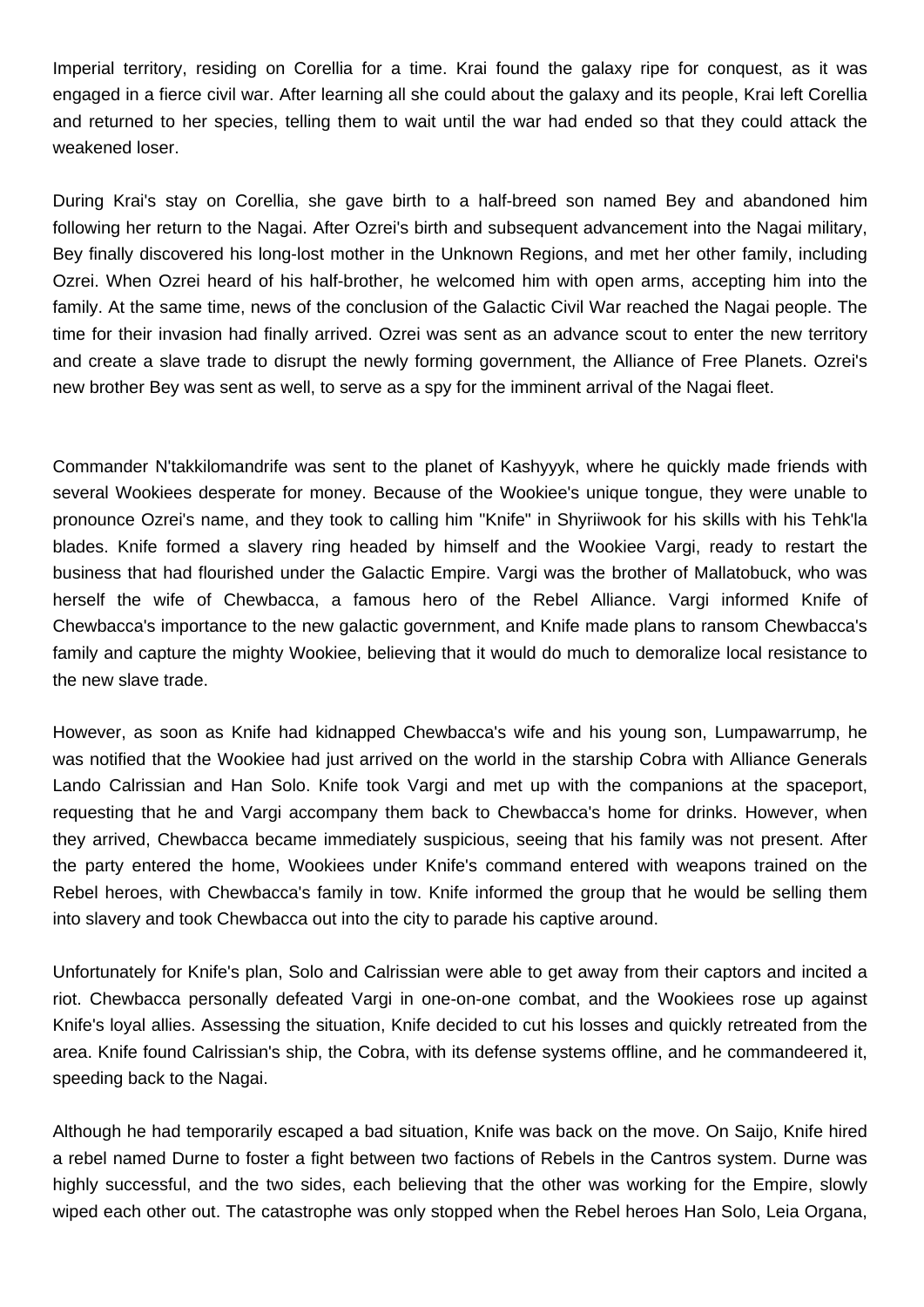and Luke Skywalker were able to reveal the deception.

With several bases now established, the Nagai invasion intensified. Knife was put in charge of a task force of commandos charged with attacking a diplomatic conference on Kabray and capturing several prominent Alliance leaders. Knife and his team quickly took several Alliance members captive, including Solo and Organa, who were present at the meeting. Knife put the leaders in a contained cell until he could transport them back to his commanders. However, when Knife entered the cell, he was attacked by Jahn, a Zeltron teenager who had been working under Organa. Jahn knocked Knife unconscious, and a fight broke out between the prisoners and Knife's men, resulting in a victory for the Alliance.

Knife and his team were taken captive following the attack. Zeltron teenagers who had taken part in the skirmish herded the group back to a ship to be taken to a holding facility on the Alliance base on the Forest Moon of Endor. As a prisoner on Endor, Knife had his brain scanned by telepathic Hoojibs. The Hoojib operatives, led by Plif, discovered information that the Nagai fleet was about to begin an attack on the Endor base. The Alliance tried to evacuate the forest moon, but they were too late, and a climactic battle began.

Meanwhile, Knife's half-brother Bey had been secretly passing the Alliance's battle plans to the Nagai leadership. Bey helped a group of Nagai make a secret landing on Endor, and they quickly released Knife and his men from their captivity. Knife took charge of the group along with an attack force of Maccabree warriors, and prepared to annihilate the Alliance's base while the majority of their forces were engaged in space against the Nagai fleet. Knife commanded Lieutenant Hol B'shaki to begin the attack while he went to reunite with Bey.

However, Knife found Bey locked in battle with Han Solo, who had discovered Bey's part in working for the Nagai. Bey's martial arts and overbearing presence eventually disarmed Solo and left him sprawling on the forest floor. However, Bey hesitated to execute Solo, showing mercy, a distinctly un-Nagai trait. Seeing that Bey was about to violate the strict Nagai code of honor, Knife stepped in, preparing to kill Solo himself. Unfortunately for Knife, Bey could not allow his brother to kill Solo, and he lunged towards him, just as he was about to take the shot. Knife was knocked off balance and turned his blaster on Bey instead.

Knife declared Bey a traitor, but before he could pull the trigger, he received a blaster shot in the torso. As Knife clutched his deadly wound, Solo advanced on the Nagai, having stopped him in his tracks. However, Bey rushed to Knife's side and threatened to shoot Solo if he would not leave the scene. Solo left to return to the Endor base and help stop the Nagai offensive while Bey tended to Knife's wound. Bey was able to get his half-brother back to the Nagai fleet, but after Solo was able to reveal the Nagai's plans to Alliance command, the battle was lost and the Nagai retreated.

Knife was gravely injured by the blaster wound and was taken off of active duty for a time. As such, he was not present for the Battle of Iskalon, instead spending his time recovering aboard a Nagai cruiser. Upon his recovery, Knife took to interrogating captured Alliance soldiers, subjecting them to torture with his knives.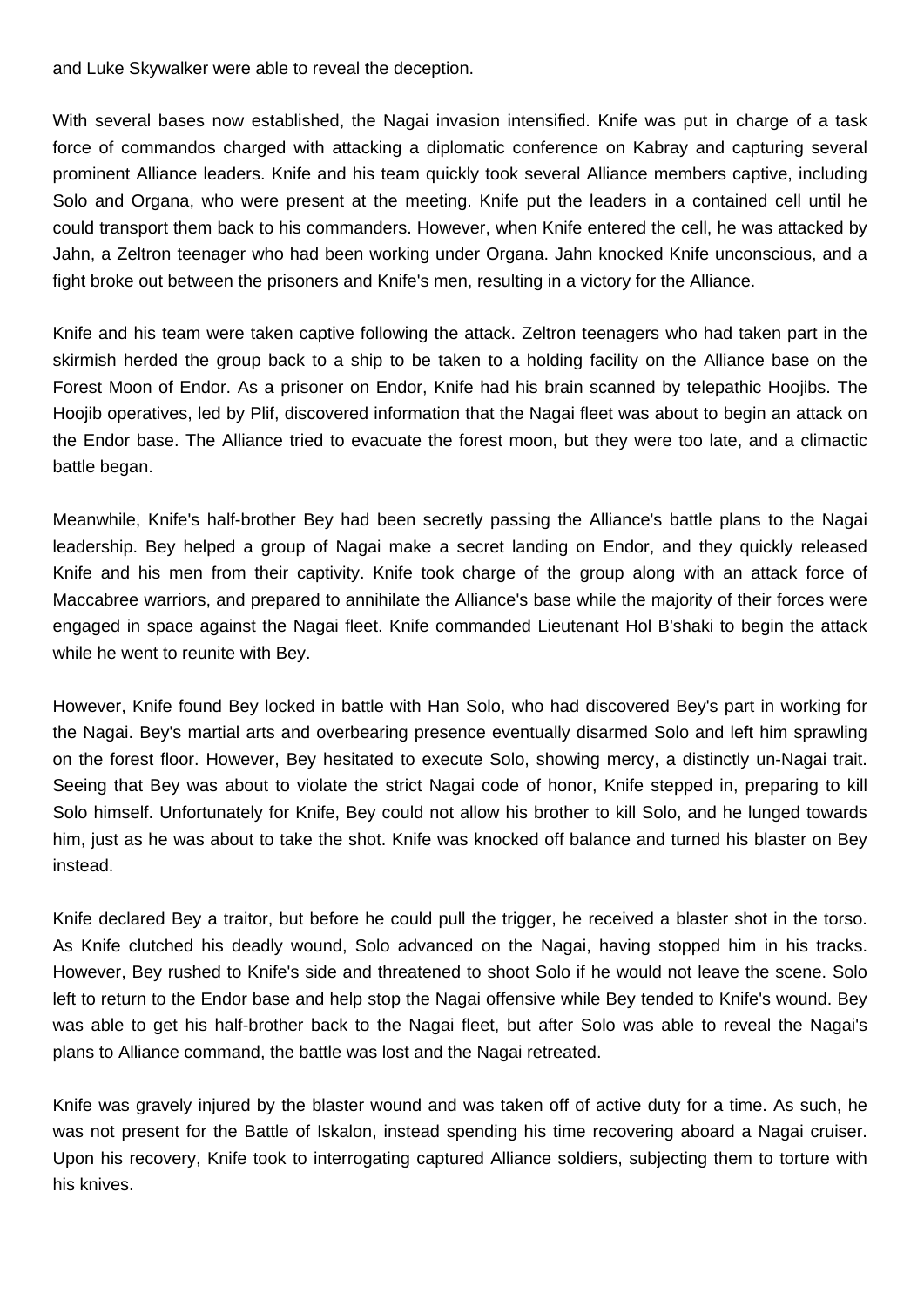Knife's return was just in time to hear that the Nagai's old enemies, the Tof, had finally tracked them to their new location. Knife received word of the Tof's slaughter of Nagai forces at the Battle of Trenwyth, and awarded posthumous commendations to all the soldiers lost in the battle. However, the reports of every soldier being killed were premature, and it seemed that one Nagai pilot had survived. Wing Commander Taikotelai Akikoma reported to Knife's ship to make his report on the battle. However, Tai revealed that he had only survived by receiving help from Alliance operatives. Knife condemned this action, declaring that accepting mercy was as bad as showing it, and was a violation of the Nagai code of honor. Knife hurled one of his Tehk'la blades deep into Tai's chest, killing him and teaching a powerful lesson to his subordinates.

Although Knife's subordinate, Lieutenant Den Siva, was shocked at the action, Knife was unaffected and ordered Siva to begin the planned invasion of Zeltros immediately. Ultimately, the invasion went poorly, with the Tof arriving, catching the Nagai off-guard, and capturing several of them. Only with the help of Alliance members on the world were the Nagai force able to defeat the Tof. Lieutenant Siva realized that the Tof had now become the major threat and decided to begin negotiations for a possible alliance. Knife was upset with the turn of events, but his superiors accepted the alliance, creating a tentative truce.

With the Nagai and the Alliance of Free Planets now allied, the Tof were slowly pushed back, eventually being isolated on their forward base on Saijo. There, the Alliance began a type of siege warfare, slowly moving towards the palace of Prince Sereno, the Tof leader. Knife was stationed alongside Luke Skywalker, Den Siva, Han Solo, Leia Organa, and Mandalore Fenn Shysa, as well as Alliance operatives Dani, Maggie and Trif. The diverse group eventually found themselves holed up in a destroyed Saijo settlement on the outskirts of the Tof-erected palace. While there, Knife proved a difficult ally, trying to incite a fight with Solo as well as insulting his fellow Nagai, Siva, for being weak-willed. Knife was concerned about what would happen following the conclusion of the battle, believing that the Alliance would betray them at the mission's end. However, Skywalker did much to quell Knife's fears.

Eventually, Skywalker split the group up, taking only Siva, Solo, Knife, Organa, and Dani to infiltrate the palace. As they slowly approached the main Tof structure, Siva and Skywalker witnessed a group of Nagai prisoners being herded into the palace by their Tof captors. The group quickly captured the Tofs and decided to create a ruse to get into the palace. Threatening their Tof prisoners, they posed as captives and were able to enter Sereno's throne room. As soon as they arrived in the room, the group found Sereno in an audience with the Dark Lady Lumiya. The Tof prisoners could not continue with the deception in front of their leader; however, Knife executed a Tof before he could betray them and took Sereno captive, holding him at blasterpoint.

As a fight broke out in the chamber, Lumiya stunned Knife with a blaster shot and tried to finish him off. However, Lumiya herself was shot by Leia Organa. Lumiya was able to regain the upper hand over Organa through use of the Force, but she was outnumbered by her foes. The time she had spent subduing Organa gave Knife's brother time to come to their rescue, whereupon he disabled Lumiya with a blaster shot to the back. Knife was touched by his brother's actions, finally finding the strength to forgive him for his betrayal on Endor.

Knife joined Bey and the rest of the Alliance heroes in celebrating an end to the Tof threat, but he